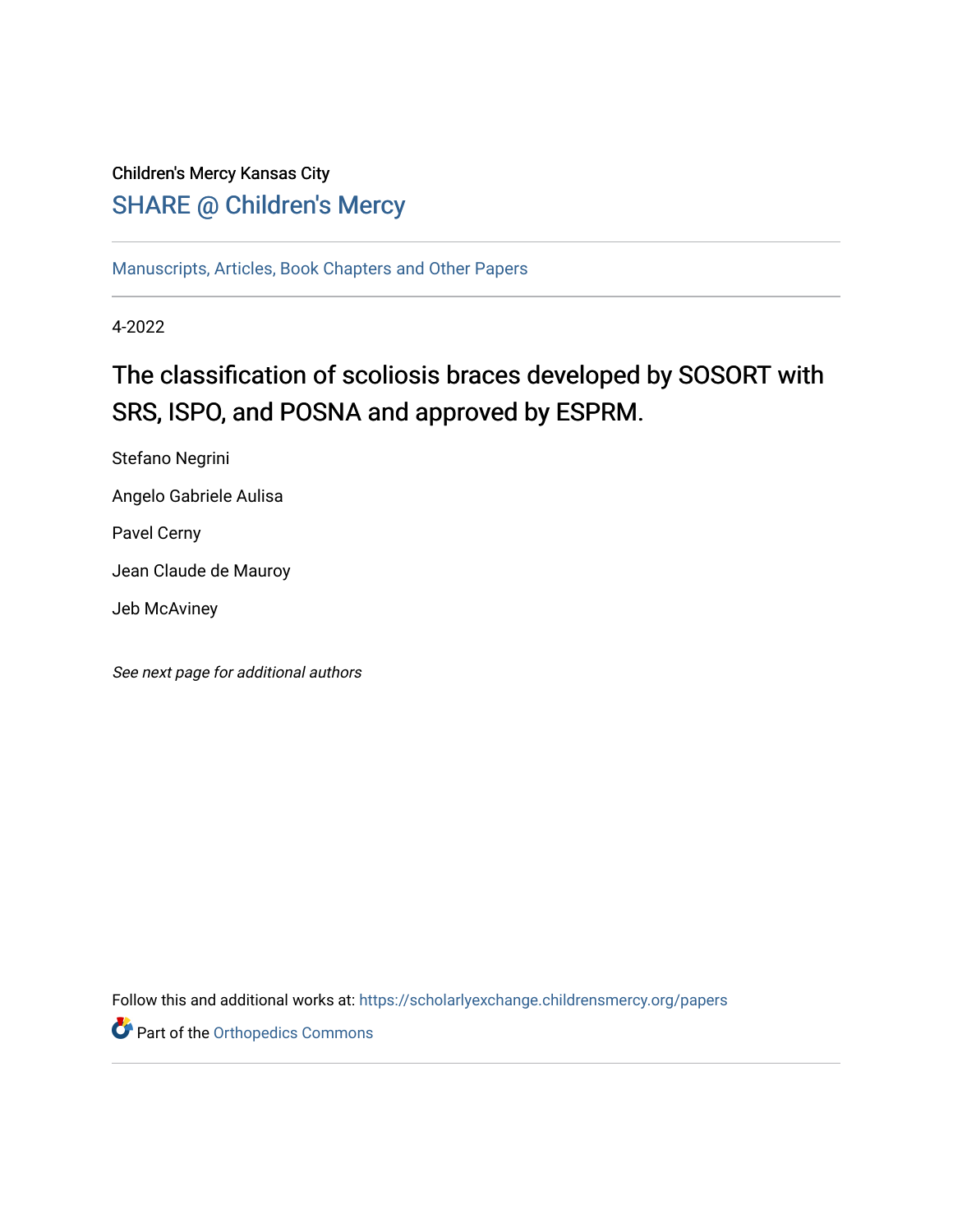## Creator(s)

Stefano Negrini, Angelo Gabriele Aulisa, Pavel Cerny, Jean Claude de Mauroy, Jeb McAviney, Andrew Mills, Sabrina Donzelli, Theodoros B. Grivas, M Timothy Hresko, Tomasz Kotwicki, Hubert Labelle, Louise Marcotte, Martin Matthews, Joe O'Brien, Eric C. Parent, Nigel Price, Rigo Manuel, Luke Stikeleather, Michael G. Vitale, Man Sang Wong, Grant Wood, James Wynne, Fabio Zaina, Marco Brayda Bruno, Suncica Bulat Würsching, Yilgor Caglar, Patrick Cahill, Eugenio Dema, Patrick Knott, Andrea Lebel, Grigorii Lein, Peter O. Newton, and Brian G. Smith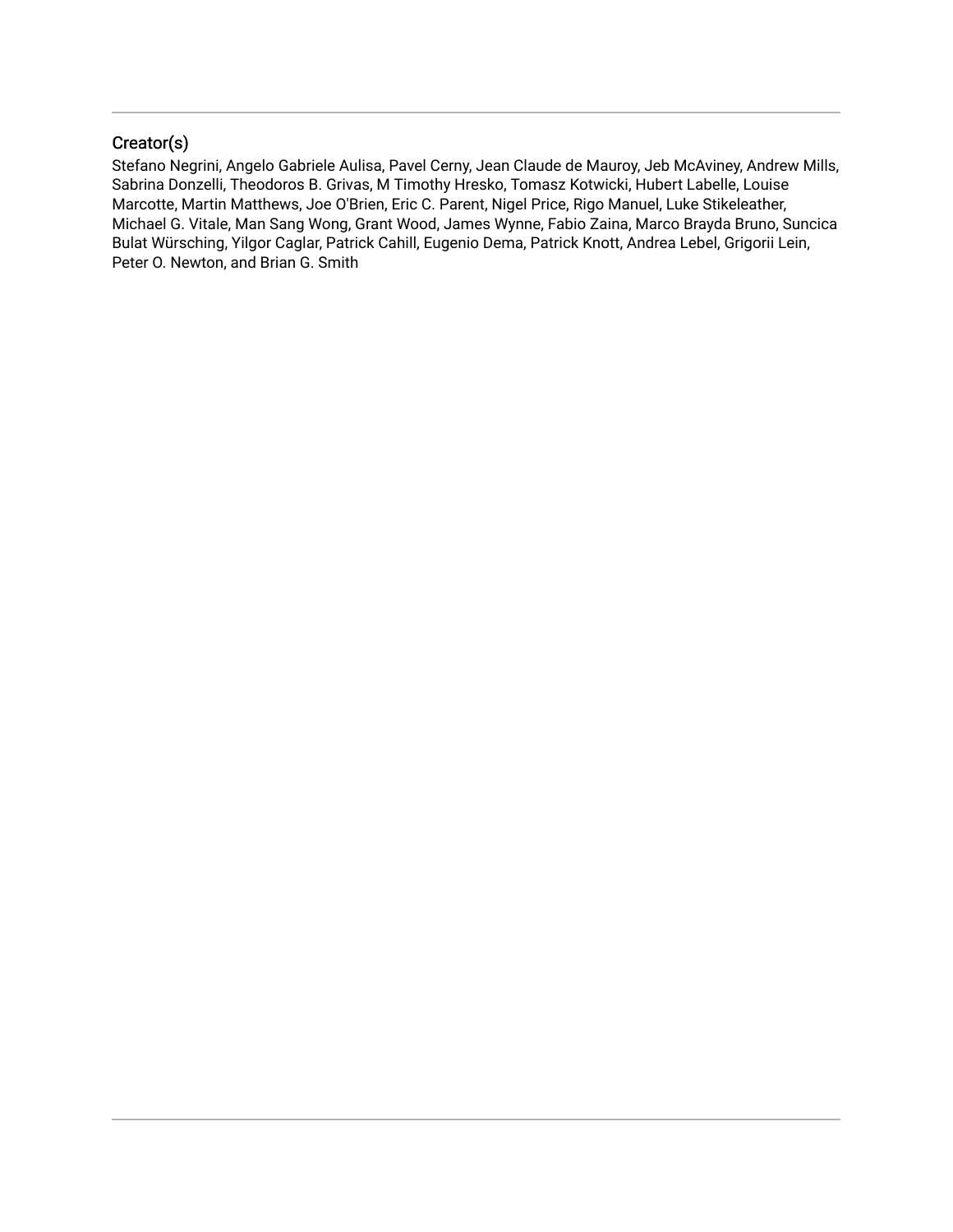#### **REVIEW ARTICLE**



# **The classifcation of scoliosis braces developed by SOSORT with SRS, ISPO, and POSNA and approved by ESPRM**

StefanoNegrini<sup>1,24</sup> D · Angelo Gabriele Aulisa<sup>2</sup> · Pavel Cerny<sup>3</sup> · Jean Claude de Mauroy<sup>4</sup> · Jeb McAviney<sup>5</sup> · Andrew Mills<sup>6</sup> · Sabrina Donzelli<sup>7</sup> · Theodoros B. Grivas<sup>8</sup> · M. Timothy Hresko<sup>9</sup> · Tomasz Kotwicki<sup>10</sup> · Hubert Labelle<sup>11</sup> · Louise Marcotte<sup>12</sup> · Martin Matthews<sup>13,14</sup> · Joe O'Brien<sup>15</sup> · Eric C. Parent<sup>16</sup> · Nigel Price<sup>17</sup> · **Rigo Manuel18 · Luke Stikeleather19 · Michael G. Vitale20 · Man Sang Wong21 · Grant Wood22 · James Wynne23 ·**  Fabio Zaina<sup>7</sup> · Marco Brayda Bruno<sup>24</sup> · Suncica Bulat Würsching<sup>25</sup> · Yilgor Caglar<sup>26</sup> · Patrick Cahill<sup>27</sup> · Eugenio Dema<sup>28</sup> · Patrick Knott<sup>29</sup> · Andrea Lebel<sup>30</sup> · Grigorii Lein<sup>31</sup> · Peter O. Newton<sup>32</sup> · Brian G. Smith<sup>33</sup>

Received: 6 January 2022 / Revised: 6 January 2022 / Accepted: 25 January 2022 / Published online: 21 February 2022 © The Author(s) 2022

#### **Abstract**

**Purpose** Studies have shown that bracing is an efective treatment for patients with idiopathic scoliosis. According to the current classifcation, almost all braces fall in the thoracolumbosacral orthosis (TLSO) category. Consequently, the generalization of scientifc results is either impossible or misleading. This study aims to produce a classifcation of the brace types. **Methods** Four scientifc societies (SOSORT, SRS, ISPO, and POSNA) invited all their members to be part of the study. Six level 1 experts developed the initial classifications. At a consensus meeting with 26 other experts and societies' officials, thematic analysis and general discussion allowed to defne the classifcation (minimum 80% agreement). The classifcation was applied to the braces published in the literature and officially approved by the 4 scientific societies and by ESPRM. **Results** The classifcation is based on the following classifcatory items: anatomy (CTLSO, TLSO, LSO), rigidity (very

rigid, rigid, elastic), primary corrective plane (frontal, sagittal, transverse, frontal & sagittal, frontal & transverse, sagittal & transverse, three-dimensional), construction—valves (monocot, bivalve, multisegmented), construction—closure (dorsal, lateral, ventral), and primary action (bending, detorsion, elongation, movement, push-up, three points). The experts developed a defnition for each item and were able to classify the 15 published braces into nine groups.

**Conclusion** The classifcation is based on the best current expertise (the lowest level of evidence). Experts recognize that this is the frst edition and will change with future understanding and research. The broad application of this classifcation could have value for brace research, education, clinical practice, and growth in this feld.

**Keywords** Idiopathic scoliosis · Brace · Classifcation

## **Introduction**

Scoliosis is a three-dimensional deformity of the spine and the trunk  $[1]$  $[1]$ , and it is diagnosed when there is a radiographic curvature with a Cobb angle greater than 10° [\[2](#page-9-1)]. Additionally, the international Society On Scoliosis Orthopedic and Rehabilitation Treatment (SOSORT) suggests observing all children with a rib prominence on the Adams forward bending test during growth, regardless of the curve's severity [[1\]](#page-9-0). Adolescent (diagnosis after age 10) idiopathic

 $\boxtimes$  Stefano Negrini Stefano.negrini@unimi.it

Extended author information available on the last page of the article

(unknown etiology) scoliosis (AIS) is the most common type [\[3\]](#page-9-2). Scoliosis treatments include observation, physiotherapeutic scoliosis specifc exercises (PSSE), bracing, and surgery [\[1](#page-9-0)].

Studies have shown that brace treatment for AIS is efective [[4,](#page-9-3) [5\]](#page-9-4). Nevertheless, there are substantial diferences in [results](#page-4-0) published in the literature [[1\]](#page-9-0). These could explain the conflicting expert opinions in the past  $[6]$  $[6]$  $[6]$ , even in the face of positive results coming from a prospective observational study (also called benchmarking controlled trial—a standard for health research [\[7](#page-9-6)]) conducted in the nineties by members of the Scoliosis Research Society (SRS) [\[8](#page-9-7)]. Two main factors could explain the published literature diferences: technical skill (brace type and construction quality)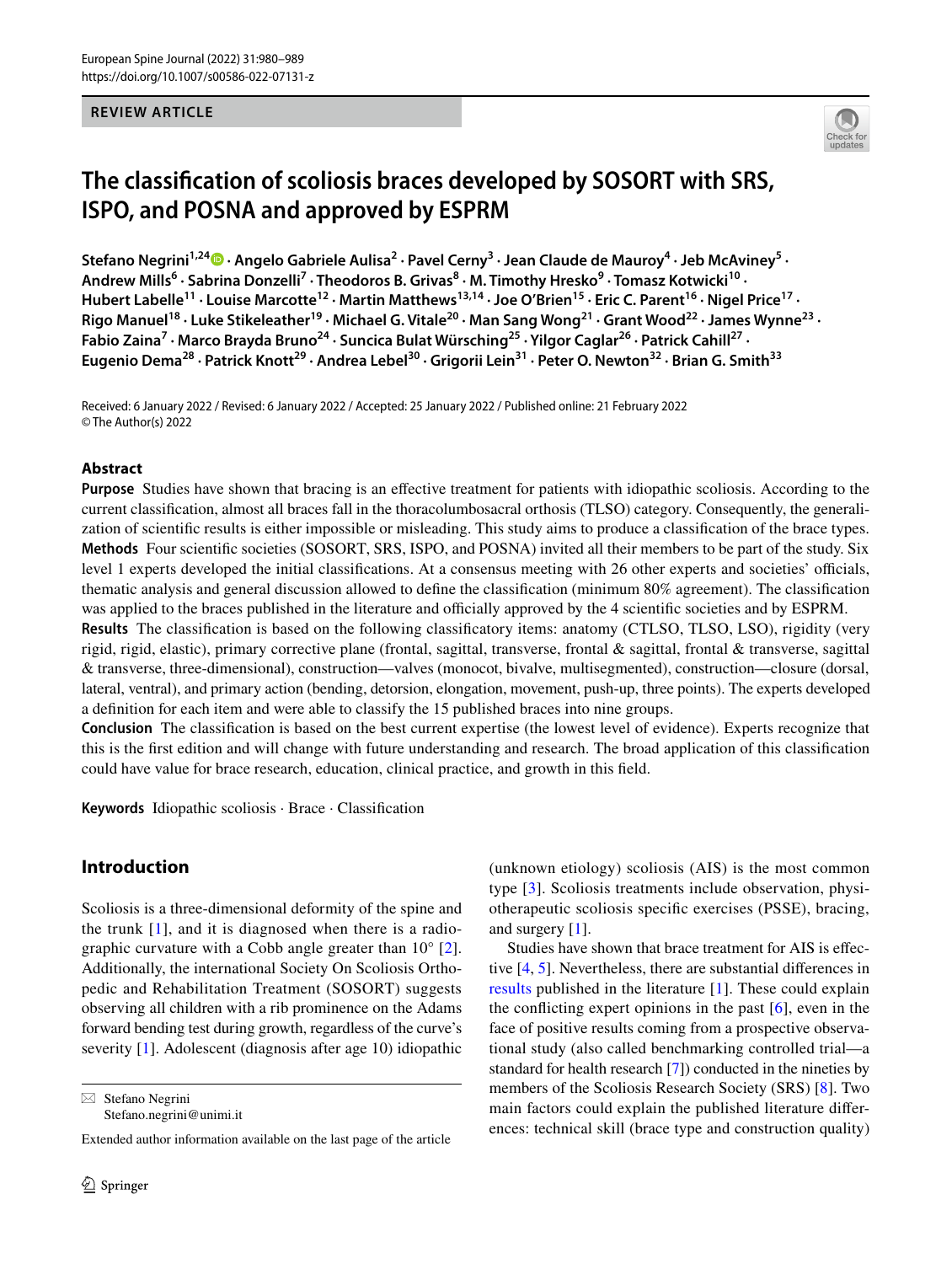and human infuence (patients' adherence to hours prescribed and wearing the brace correctly). Diferent groups found considerable diferences in patients' adherence to the bracing prescription [[9,](#page-9-8) [10](#page-9-9)], while technical factors have not been studied as well, with very few comparisons among braces [[11–](#page-9-10)[13\]](#page-9-11). It is common knowledge that the same brace is built diferently by diferent orthotists, but no research exists on the topic. Experts agree about how to manage braced patients [\[14,](#page-9-12) [15](#page-9-13)], but not on the biomechanics of the correction  $[16]$  $[16]$ . Consequently, we are now in a situation where all braces are acceptable provided that the prescriber (physician) and the designer and fabricator (orthotist) are experts on that brace [[15\]](#page-9-13).

One of the factors impairing research and leading to clinical confusion in the feld is the absence of a classifcation to understand diferences and commonalities among braces. The only existing classifcation is common to all other orthoses, which is to classify braces according to the anatomical joints held underneath the brace—in the spine, these are the trunk regions. Unfortunately, according to this classifcation, almost all braces for spinal deformities fall in the thoracolumbosacral orthosis (TLSO) category, without other diferentiations included. As a result, clinicians cannot generalize research results on one brace to another with the same biomechanical action. Even worse, we could be inaccurately generalizing data on one brace to another brace with diferent biomechanical actions. All that we know is their names, related to geography (Boston, Charleston, Lyon, Milwaukee, Providence, Wilmington, Sforzesco), their developers (Cheneau, Cheneau Rigo System), some of their features (ART—asymmetrical rigid three-dimensional, DDB—dynamic derotation brace, PASB—progressive action short brace, TriaC—three C, comfort, control, and cosmetics, TLI—THORACO-LUMBAR LORDOTIC INTERVENTION) or other (SpineCor).

Since its start, SOSORT has developed a series of consensus papers to increase knowledge in the field  $[15-17]$  $[15-17]$  $[15-17]$ . In 2017, SOSORT started a process about braces nomenclature that continued in 2018 with the decision to focus on the absence of a valuable brace classifcation system.

Unfortunately, this classification attempt failed (see Appendix 1 for more details). During the fnal consensus meeting, SOSORT decided to change the approach and use a diferent procedure based on expert opinion. This paper aims to report the results of this expert consensus to produce a classifcation of the brace types that will better describe and compare braces in future research.

#### Methods

We conducted a qualitative study based on an expert consensus process (Appendix 2). SOSORT initiated the process and invited other Spine societies to join. The SRS, through its Non-Operative Committee, the International Society of Prosthetics and Orthotics (ISPO), and the Pediatric Orthopedic Society of North America (POSNA), agreed to participate in the exercise. SOSORT invited all members of the 4 scientifc societies to participate in the consensus. Participants were to categorize themselves as a Level 1 or 2 expert in bracing according to specifc criteria listed in Table [1](#page-3-0).

We asked Level 1 experts to describe a classifcation system if they had already developed one. We developed a Classifcation Description Sheet by piloting, and we used it to standardize the collection of the classifcations and facilitate their comparisons. We invited all Level 1 and 2 experts to participate in the consensus meeting with SOSORT Executive and Advisory Board members and official representatives nominated by the participating scientifc societies. Three weeks before the meeting, participants received all the materials, including a report of commonalities and differences in the experts' classifcation according to a thematic analysis performed by the coordinator (SN).

During the consensus, the diferent classifcation systems were presented, and the coordinator showed the thematic analysis and comparison among these classifcations. After a general discussion, anonymous voting procedures performed with Socrative software [\(www.socrative.com](http://www.socrative.com)) allowed us to defne the classifcation items, their names, and the classifcation options for each item. The level of agreement required to accept each concept was 80%. The names and classifcation options required a simple majority, with a second vote

| Expertise | Bracing prescriptions                   | Experience with different types                            | Scientific exposure                                                                        |
|-----------|-----------------------------------------|------------------------------------------------------------|--------------------------------------------------------------------------------------------|
| Level 1   | 500 braces/year, for at least 15 years  | Three different types of braces, for at least<br>two years | Attendance at 10<br>scoliosis specific inter-<br>national meetings in the<br>last 15 years |
| Level 2   | 200 braces/year, for at least ten years | Not required                                               | Attendance at 5 scoliosis<br>specific international<br>meetings in the last ten<br>years   |

<span id="page-3-0"></span>**Table 1** Level of expertise required to be qualifed as Level 1 or 2 experts during this consensus procedure

To be qualifed at a specifc level of expertise, all criteria had to be met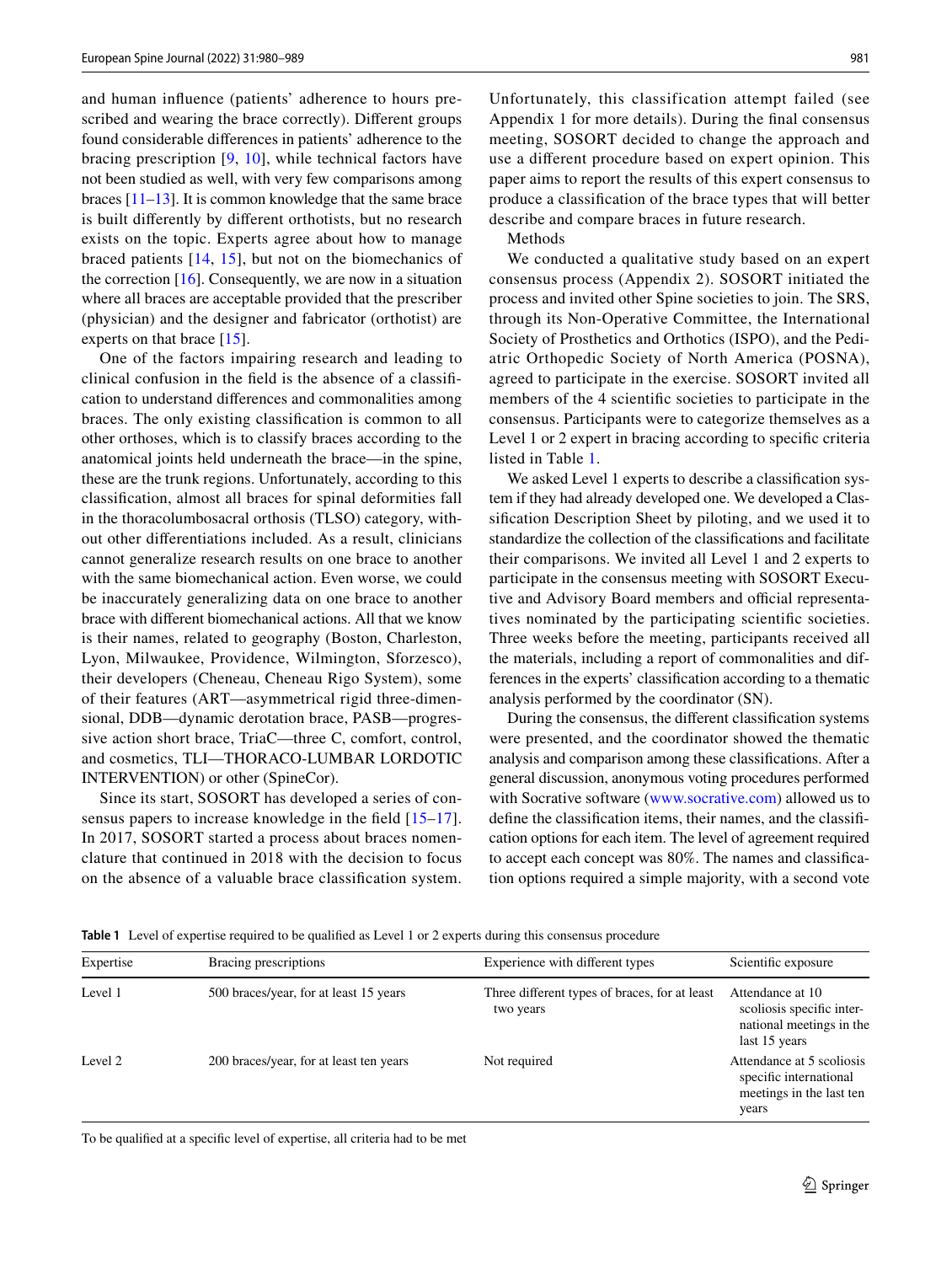for the two most popular options if no option reached 50% during the frst vote.

After the consensus meeting, the authors explained the classifcation items and classifed all braces with published results [[18](#page-9-16)]. Finally, the promoting scientific societies invited other scientifc societies to support the classifcation.

## <span id="page-4-0"></span>**Results**

The paper's six primary authors (SN, AGA, PC, JCdM, JMA, and AM) were all Level 1 experts and developed the initial classifcations. The consensus meeting included 26 Level 1 or 2 participants, with 16 other Level 1 and 2 experts providing relevant input to the process. All 42 participants were a member of one of the involved scientifc societies (32 SOSORT, 20 SRS, 7 POSNA, 6 ISPO); moreover, there were four members each from ESPRM, Eurospine, International Research Society on Spinal Disorders (IRSSD), International Society for the Study of the Lumbar Spine (ISSLS), North American Spine Society (NASS).

The thematic analysis identifed some basic concepts that were common among the developers' classifcations, and the developers' priority scores allowed us to calculate a median score for each of them (Table [2](#page-4-1)). To facilitate the consensus

meeting, the coordinator provisionally defned each of these concepts. The thematic concept of "action," "rigidity," and "topography-anatomy" reached a complete agreement among proposers (100%). The concepts with more than one proposer had 83% ("plane"), 67% ("symmetry-shape"), and 33% ("wearing time" and "construction") agreement, respectively. All the other concepts had no agreement.

During the consensus meeting, the experts accepted all the concepts with at least 50% agreement, except for one. They fnally decided that the concept "symmetry-shape" was inappropriate since all braces for scoliosis are asymmetrical. "Construction" was split into two sub-items: "valves" and "closure." Participants rejected all the concepts below 50% ("wearing time," "tissue," and "treatment"). Finally, participants gave each concept its fnal name and defned the classifcation options (Table [3](#page-5-0)).

Table [4](#page-6-0) reports the defnition of the terms used in the classifcation. There was a consensus that these defnitions had to be intuitive because of the current lack of precise knowledge of most braces' biomechanical efects on the trunk and spine [[16](#page-9-14)]. The primary authors' expertise provided these defnitions, and the other experts' consensus formally accepted them.

Finally, Table [5](#page-7-0) presents the classifcation of the braces currently used and published. Participants in the consensus

<span id="page-4-1"></span>

|  | Table 2 Classifications proposed and concordance (with percent agreement and median score) found with the thematic analysis |  |  |  |  |  |  |  |  |
|--|-----------------------------------------------------------------------------------------------------------------------------|--|--|--|--|--|--|--|--|
|--|-----------------------------------------------------------------------------------------------------------------------------|--|--|--|--|--|--|--|--|

| Proposal of the developers |                               |                           |                            | %A                             | MP                         | Thematic concept |                |                        |
|----------------------------|-------------------------------|---------------------------|----------------------------|--------------------------------|----------------------------|------------------|----------------|------------------------|
| <b>AGA</b>                 | PC                            | <b>JCDM</b>               | JMA                        | AM                             | SN                         |                  |                |                        |
| 1. Action*                 | 1. Biomechanical<br>action    | 1. Mechanism of<br>action | 1. Action                  | 2. Corrective<br>action        | 1. Biomechanical<br>action | 100 1            |                | Action                 |
|                            | 8. Pressure                   |                           | 4. Sagittal curves         | 1. Applied force               |                            |                  |                |                        |
| 6. Rigidity                | 2. Rigidity                   | 2. Rigidity               | 5. Rigidity                | 1. Applied force               | 2. Rigidity                | 100 2            |                | Rigidity               |
| 3. Anatomy                 | 3. Topography                 | 4. Anatomy                | 6. Topography              | 5. Treatable<br>curves         | 4. Topography              | 100              | $\overline{4}$ | Topography-<br>anatomy |
| 4. Plane                   |                               | 1. Mechanism of<br>action | 3. Main plane of<br>action | $\overline{\phantom{0}}$       | 3. Planes                  | 83               | 3              | Plane                  |
| 2. Shape                   | 4. Shape                      | 3. Symmetry               | 2. Symmetry                |                                |                            | 67               | 2              | Symmetry-shape         |
|                            |                               |                           | 7. Wearing time            | 6. Wearing time                |                            | 33               | 6              | Wearing Time           |
| ٠                          | 5. Segmentation<br>6. Splints | $\overline{\phantom{0}}$  |                            |                                | 5. Valves                  | 33               | 6              | Construction           |
|                            | 7. Closure                    |                           |                            |                                |                            |                  |                |                        |
|                            |                               |                           |                            | 3. Growth modu-<br>lation      |                            |                  | 3              | <b>Tissue</b>          |
|                            |                               |                           |                            | 4. Nerves Muscles<br>Ligaments |                            |                  |                |                        |
|                            |                               |                           |                            | 5. Treatable<br>curves         |                            |                  | 5              | Treatment              |

The numbers indicate the order of the importance of the classifcation concept provided by each developer

*AGA* Angelo Gabriele Aulisa, *PC* Pavel Cerny, *JCDM*: Jean Claude De Mauroy, *JMA* Jeb McAviney, *AM* Andrew Mills, *SN* Stefano Negrini, *%A* percent of agreement, *MP*: median priority

\*The concept "action" includes more than one classifcation item for three proposers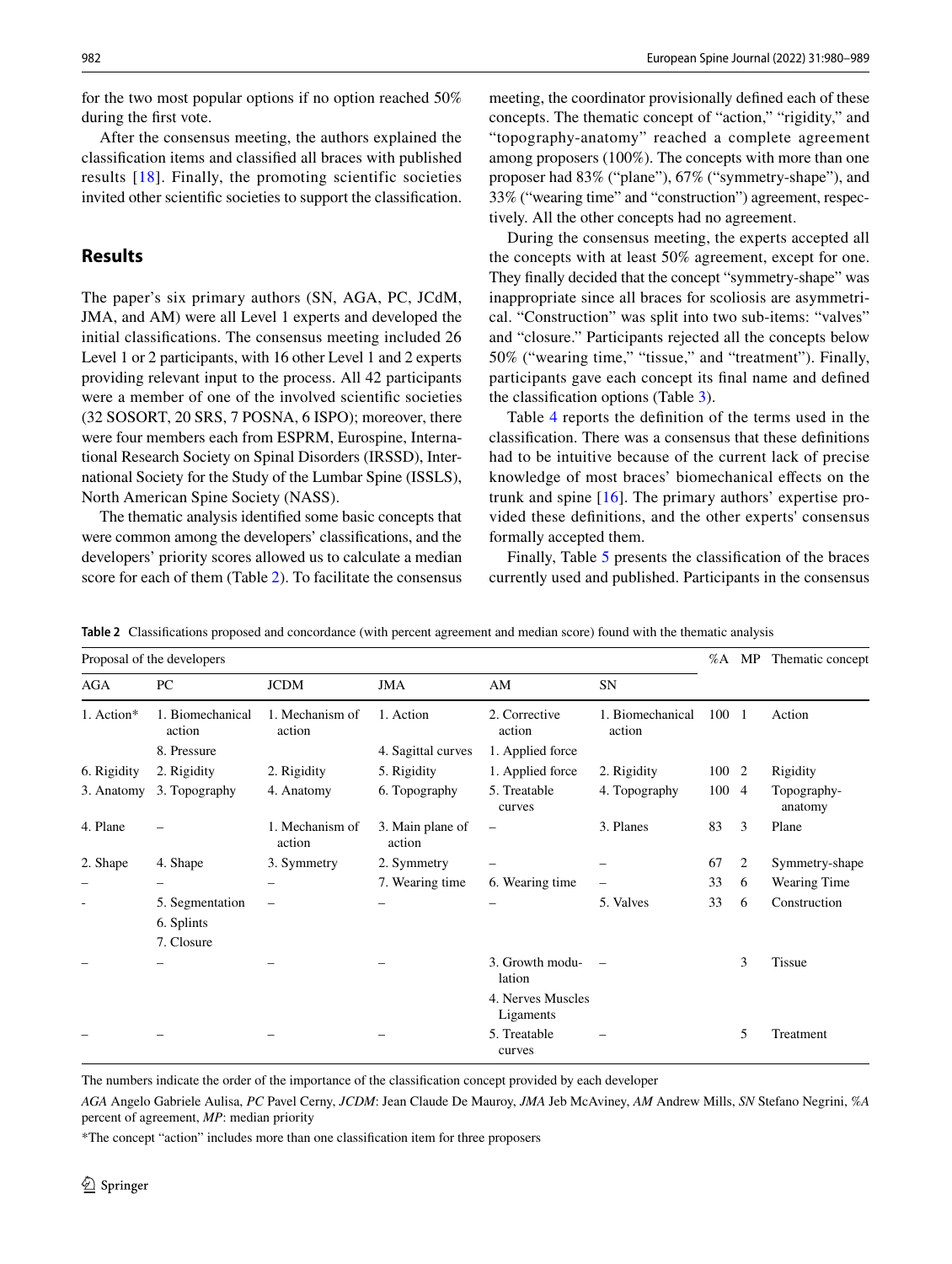<span id="page-5-0"></span>**Table 3** Results from the consensus meeting with the fnal classifcation item names and options (bold)

| Thematic concept   | Final classification item | Classification options | Agreement   |             |  |
|--------------------|---------------------------|------------------------|-------------|-------------|--|
|                    |                           |                        | Item $(\%)$ | Options (%) |  |
| Action             | Primary action            | Bending                | 92          | 55          |  |
|                    |                           | Detorsion              |             |             |  |
|                    |                           | longation              |             |             |  |
|                    |                           | Movement               |             |             |  |
|                    |                           | Push-up                |             |             |  |
|                    |                           | Three points           |             |             |  |
| Rigidity           | Rigidity                  | Very rigid             | 92          | 58          |  |
|                    |                           | Rigid                  |             |             |  |
|                    |                           | Elastic                |             |             |  |
| Topography-anatomy | Anatomy                   | <b>CTLSO</b>           | 92          | 100         |  |
|                    |                           | <b>TLSO</b>            |             |             |  |
|                    |                           | <b>LSO</b>             |             |             |  |
| Planes/action      | Primary corrective plane  | Frontal                | 85          | 62          |  |
|                    |                           | Sagittal               |             |             |  |
|                    |                           | Transverse             |             |             |  |
|                    |                           | Frontal & Sagittal     |             |             |  |
|                    |                           | Frontal & Transverse   |             |             |  |
|                    |                           | Sagittal & Transverse  |             |             |  |
|                    |                           | Three-dimensional      |             |             |  |
| Construction       | Construction              |                        | 88          |             |  |
|                    | - Valves                  | <b>Monocot</b>         | 82          | 100         |  |
|                    |                           | <b>Bivalve</b>         |             |             |  |
|                    |                           | Multisegmented         |             |             |  |
|                    | $-$ Closure               | Dorsal                 | 93          | 100         |  |
|                    |                           | Lateral                |             |             |  |
|                    |                           | Ventral                |             |             |  |

The consensus rejected the thematic concept "symmetry-shape" (agreement<50%)

provided the classifcation of each brace with this order of priority: (1) the developer, (2) a researcher on that brace, and (3) a Level 1 expert currently using/building that brace.

After the process concluded, the European Society of Physical and Rehabilitation Medicine accepted to support the classifcation.

#### **Discussion**

This paper reports on the consensus procedure developed with worldwide experts to defne the frst brace classifcation going beyond their given names. It is the extended effort of the Brace Classifcation Study Group formed some years ago by SOSORT which resulted in the Brace classifcation part one, Atlas and defnitions, ([https://www.sosort.org/](https://www.sosort.org/bibliography/#guidelines) [bibliography/#guidelines\)](https://www.sosort.org/bibliography/#guidelines). The overall aim of developing a classifcation system is to increase knowledge and allow better research in the feld. The main limitation of this study is that the classification and corresponding definitions used are intuitive and based on expertise and consensus.

Nevertheless, the experts recognized that this was unavoidable due to the current research knowledge, with a paucity of biomechanical data on specifc braces, comparative studies of braces, etc. The authors and supporting scientifc societies recognized the need during this frst classifcation to start with such a consensus procedure hoping that will lead to something better in the future. The paper also has some strengths. The qualitative methodology of this study is appropriate since it followed all the classical stages of Consensus development. The experts were required to satisfy very demanding criteria and were gathered worldwide using the leading scientifc societies on scoliosis and other spinal deformities. All the primary scientifc societies focused on scoliosis care have been involved. Without any prior consultation, the experts showed good agreement before the consensus meeting, demonstrating a common understanding in the feld. The consensus agreement was higher than the minimum required, and this showed the experts' commonalities. Nevertheless, there was complete agreement that this classifcation is only a starting point for research and future evolution.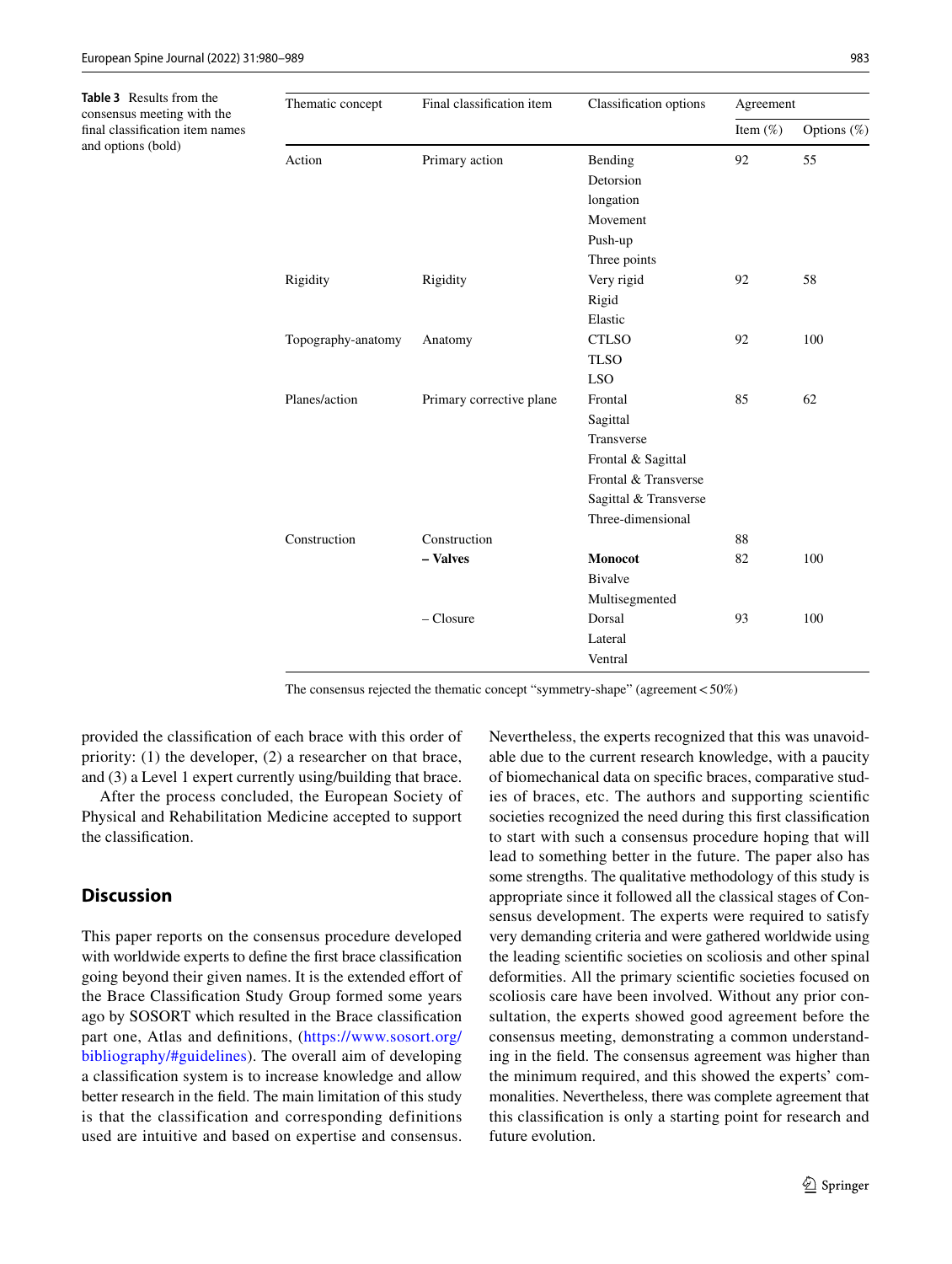| Term                               | Definition                                                                                                                                                                                                        |
|------------------------------------|-------------------------------------------------------------------------------------------------------------------------------------------------------------------------------------------------------------------|
| <b>Primary action</b>              | The overall primary mechanism of action of the brace. The terms used do not describe an exclusive biomechanical<br>action but the prevalent one*                                                                  |
| Bending                            | Braces with a global action of bending the trunk toward curve correction (in the direction of its convexity), mainly in<br>the coronal/frontal plane                                                              |
| Detorsion                          | Braces with global action on the whole spine through mutual derotation of different trunk regions, mainly in the<br>transverse (horizontal or axial) plane                                                        |
| Elongation                         | Braces with a global action in elongation/decompression of the trunk and spine achieved through distraction effect of<br>cervical component, mainly along the vertical axis                                       |
| Movement                           | Braces that guide the active movement of the patient through specific constraints                                                                                                                                 |
| Push-up                            | Braces with a global action of elongation and localized detorsion of the spine achieved through three-dimensional<br>compression of the trunk's pathological prominences in a caudo-cranial direction             |
| Three points                       | Braces with one or more triplets of corrective pressure forces on the curves to be corrected. They can be on a single<br>plane or multiplanar. They are located one on the apex and the other two above and below |
| <b>Rigidity</b>                    | The overall rigidity of the whole brace's structure. It depends on the material type, its thickness, and the brace design<br>and construction*                                                                    |
| Very rigid                         | Braces with (almost) full trunk coverage requiring hinges (or similar) to allow opening due to material rigidity                                                                                                  |
| Rigid                              | Braces of thermoplastic rigid material that can be deformed (opens without hinges if monocot) and multisegmented<br>braces with uncovered areas of the trunk                                                      |
| Elastic                            | Braces of elastic or (semi-) flexible plastic or multiple materials allowing movement of the trunk and spine                                                                                                      |
| Anatomy                            | Regions of the spine (joint levels) where the orthosis is located. According to the mechanisms of action, they can also<br>control curves in more cranial spine regions                                           |
| CTLSO                              | Cervico-thoraco-lumbo-sacral orthosis                                                                                                                                                                             |
| TLSO                               | Thoraco-lumbo-sacral orthosis                                                                                                                                                                                     |
| LSO                                | Lumbo-sacral orthosis                                                                                                                                                                                             |
| <b>Primary corrective</b><br>plane | Main plane of action of the brace. In the case of two planes, the appropriate terms are combined                                                                                                                  |
| Frontal                            | Braces with primary action in the coronal/frontal plane to bring vertebral bodies toward the spinal midline                                                                                                       |
| Transverse                         | Braces with primary action in the transverse/horizontal/axial plane to rotate the vertebral bodies toward the spinal<br>midline                                                                                   |
| Sagittal                           | Braces with primary action on the sagittal plane, normalizing the physiological curvature of lumbar lordosis and/or<br>thoracic kyphosis                                                                          |
| Three-dimensional                  | Braces with direct action in all three planes at the same time                                                                                                                                                    |
| <b>Valves</b>                      | Pieces of material connected to form the brace                                                                                                                                                                    |
| Monocot                            | Rigid braces built in one single shell                                                                                                                                                                            |
| <b>Bivalve</b>                     | Rigid braces built in two connected shells                                                                                                                                                                        |
| Multisegmented                     | Rigid braces built in more than two connected pieces and elastic braces                                                                                                                                           |
| <b>Closure</b>                     | Location of the opening to don/doff the brace. In the case of more than one closure, the two appropriate terms are<br>combined                                                                                    |
| Ventral                            | Braces with anterior closure                                                                                                                                                                                      |
| Dorsal                             | Braces with posterior closure                                                                                                                                                                                     |
| Lateral                            | Braces with side closure                                                                                                                                                                                          |

<span id="page-6-0"></span>**Table 4** The defnitions of the terms used in the brace classifcation system

Participants accepted that the defnitions are intuitive because of the current lack of precise knowledge of most braces' biomechanical efects on the trunk and spine [\[16\]](#page-9-14). The primary authors' expertise provided these defnitions, and the other experts' consensus formally accepted them \*By defnition, all braces act on the trunk three-dimensionally. Consequently, each action or corrective plane of braces must be considered the primary, not exclusive

In all felds of medicine, classifcations are essential and lead to improved mutual understanding and communication among researchers and clinicians. A classic example is the World Health Organization classification family, including the International Classifcation of Diseases (ICD) ([https://www.who.int/standards/classifcations/classifca](https://www.who.int/standards/classifications/classification-of-diseases) [tion-of-diseases\)](https://www.who.int/standards/classifications/classification-of-diseases) used worldwide for more than a century to compare Health Systems, and the International Classifcation of Functioning, Disability, and Health (ICF) [\(https://www.](https://www.who.int/standards/classifications/international-classification-of-functioning-disability-and-health) [who.int/standards/classifcations/international-classifca](https://www.who.int/standards/classifications/international-classification-of-functioning-disability-and-health) [tion-of-functioning-disability-and-health\)](https://www.who.int/standards/classifications/international-classification-of-functioning-disability-and-health) used as a common understanding framework in medicine, rehabilitation,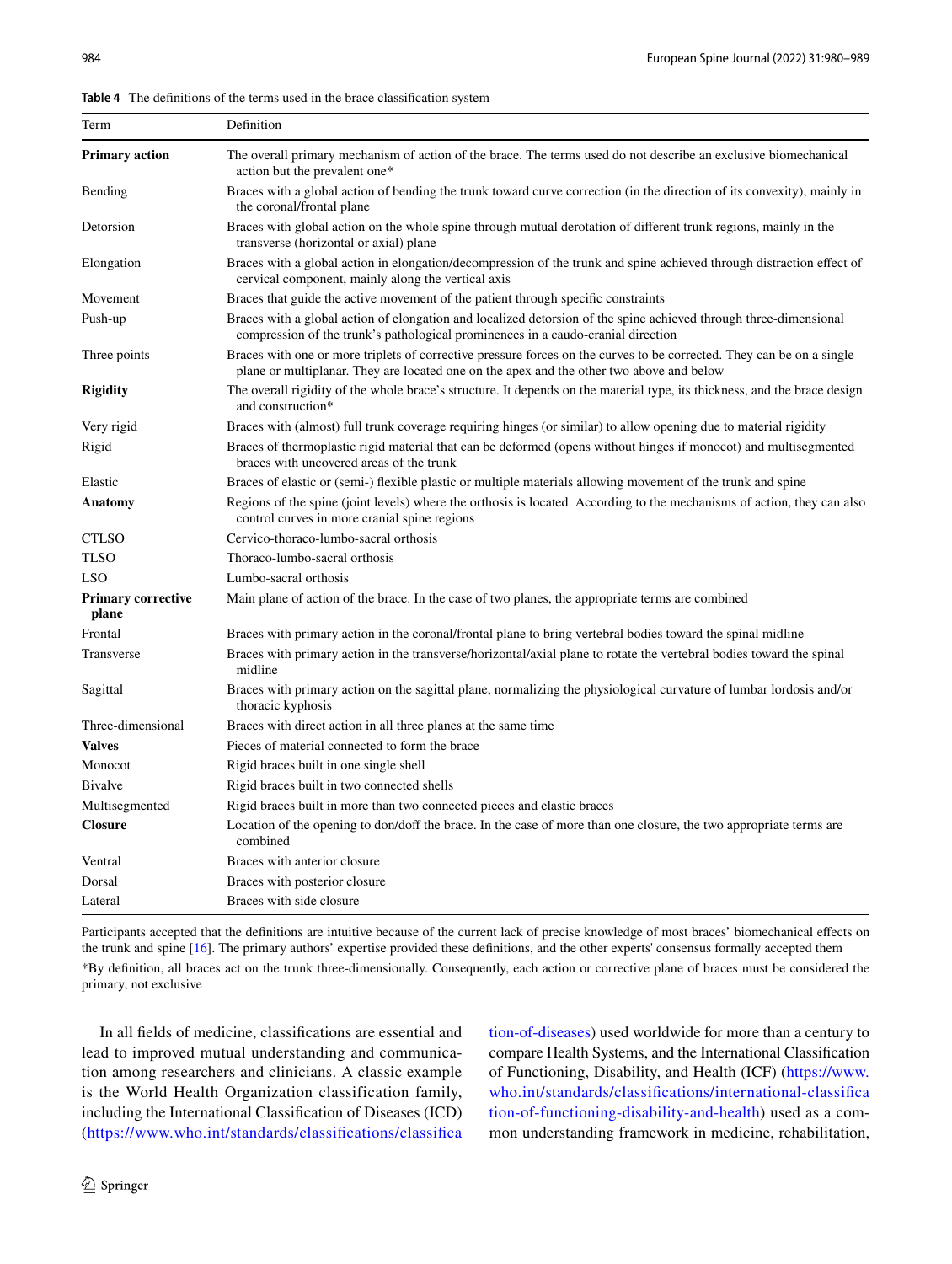| Anatomy      | Rigidity   | Primary action | Primary corrective plane | Construction   | Closure | Brace name          |
|--------------|------------|----------------|--------------------------|----------------|---------|---------------------|
| <b>TLSO</b>  | Very rigid | Detorsion      | Frontal & Sagittal       | <b>Bivalve</b> | Ventral | ART                 |
|              |            | Push-up        | Three-dimensional        | Bivalve        | Ventral | Sforzesco           |
|              | Rigid      | Bending        | Frontal                  | Monocot        | Ventral | Charleston          |
|              |            |                |                          |                |         | Providence          |
|              |            | Detorsion      | Three-dimensional        | Monocot        | Ventral | Chêneau             |
|              |            |                |                          |                |         | Dynamic derotating  |
|              |            |                |                          |                |         | Rigo-Chêneau System |
|              |            | Push-up        | Three-dimensional        | <b>Bivalve</b> | Ventral | Sibilla             |
|              |            | Three-point    | Frontal                  | Monocot        | Ventral | Wilmington          |
|              |            |                | Frontal & transverse     | Monocot        | Dorsal  | <b>Boston</b>       |
|              |            |                | Sagittal                 | Monocot        | Dorsal  | TLI                 |
|              |            |                | Three-dimensional        | Multisegmented | Ventral | Lyon                |
|              | Elastic    | Movement       | Frontal & transverse     | Multisegmented | Lateral | TriaC               |
|              |            |                | Three-dimensional        | Multisegmented | Frontal | Spinecor            |
| <b>CTLSO</b> | Rigid      | Elongation     | Frontal & sagittal       | Multisegmented | Dorsal  | Milwaukee           |
| <b>LSO</b>   | Rigid      | Detorsion      | Frontal & transverse     | Monocot        | Ventral | <b>PASB</b>         |

<span id="page-7-0"></span>**Table 5** Classifcation of the braces currently available and published [\[18\]](#page-9-16)

Participants in the consensus provided the classifcation of each brace with this order of priority: (1) the developer, (2) a researcher on that brace, and (3) a Level 1 expert currently using/building that brace

*ART* Asymmetric rigid three-dimensional; *PASB* progressive action short brace, *TLI* thoracolumbar lordotic intervention; *TriaC* three C, comfort, control, and cosmetics

education, and other areas. In the feld of spinal disorders, we could cite for their the importance of the Pfrrmann grading system [\[19](#page-9-17)], the Modic changes of Magnetic Resonance Imaging [[20\]](#page-9-18), and the NASS lumbar disc nomenclature project [[21\]](#page-9-19). Finally, in the feld of spinal deformity, the Ponseti classifcation is still valid in the non-operative treatment of scoliosis [\[1](#page-9-0)], or the Lenke Classification for surgical recommendations in AIS [\[22](#page-9-20)] or the Schwab-SRS Classifcation for adult scoliosis [[23\]](#page-9-21). Classifcations are fundamental as a basis for research and the growth of a specifc feld.

The non-operative feld of scoliosis treatment is currently growing after years of stagnation [\[24](#page-9-22)]. The birth of SOSORT in the years 2004/5 and its consensus papers created a basis of understanding and reinvigorated research on non-operative treatment  $[15-17]$  $[15-17]$  $[15-17]$ . The final push came from the Weinstein/Dolan BrAIST study in 2014 that reinforced the efficacy of bracing  $[4]$  $[4]$  after years of doubt  $[6]$  $[6]$  $[6]$ . SOSORT and the SRS Non-Operative Committee regularly collaborate and establish new criteria for standardizing research studies in the feld [\[25](#page-9-23)]. The development of this brace classifcation is a natural evolution of this collaboration.

In clinics, practical knowledge of bracing has evolved and improved over time. The Boston brace in 2021 shares some qualities of the 1970 version but incorporates threedimensional principles in design, with one derivative of this brace being the Dynamic Derotation Brace [[26](#page-9-24)]. The Chêneau brace has evolved to Rigo-Chêneau [[27](#page-10-0)]. A new class of braces was born with the Sforzesco [[28](#page-10-1)], followed by the ART brace [[29](#page-10-2)]. The very rigid plastic braces are comparable to casts [[30](#page-10-3)] and expanded the indications into curve magnitudes that were previously treated surgically [[5,](#page-9-4) [31,](#page-10-4) [32\]](#page-10-5). These evolutions complement a better understanding of the importance of a treating team surrounding the patient, including a physician, an orthotist, and a physiotherapist [[33\]](#page-10-6). Progress in bracing includes monitors [\[9](#page-9-8)], CAD/CAM technologies, and three-dimensional printing [[34\]](#page-10-7). Also, imaging has changed with the EOS system [\[35](#page-10-8)], and ultrasound technology is probably opening a new era in conservative treatment [\[36](#page-10-9)]. In this context, a brace classifcation system could advance the feld from individualism to shared understanding and better science.

Scoliosis braces are still handcrafted products [\[37](#page-10-10)], where experience, continuous application, and even intuition have the most crucial role  $[15]$  $[15]$ . Still, it is more the art of medicine than the science behind it. Bracing results depend on the skills of the orthotist in design and fabrication, the physician in prescribing and checking the brace, the patient in adherence to treatment, and the team (physiotherapist included) in empowering the patient and family [[15](#page-9-13)]. Research on bracing is increasingly looking into factors like in-brace results, wear-time dose, sagittal balance, rotational control, threedimensional results, the rigidity of the material, prognostic factors, quality of life in adulthood, growth plate modulation, overall brace balance, and other areas. A brace classifcation improves communication in research by adding standardization of treatment descriptions which will promote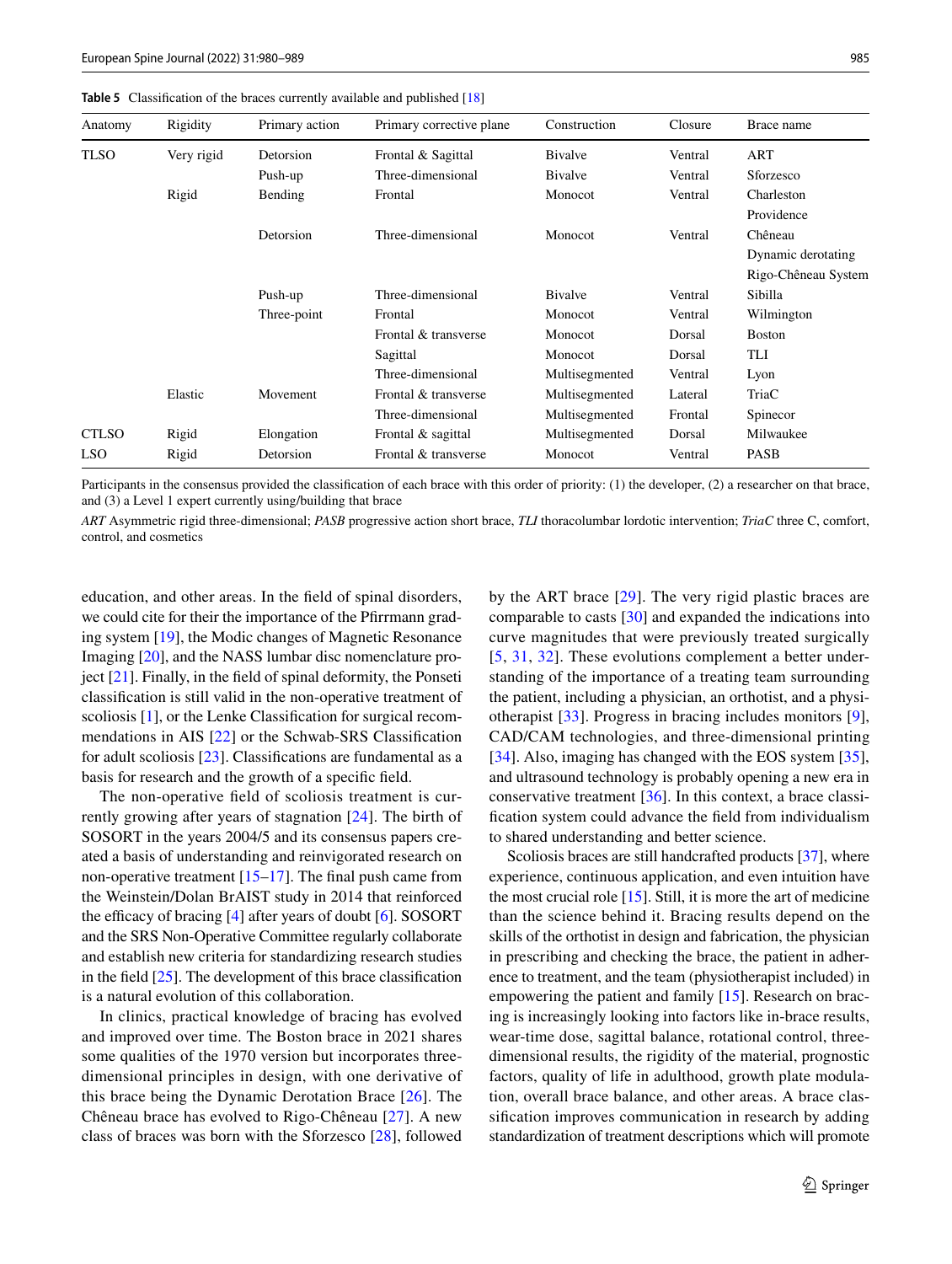reproducibility of results without jeopardizing the art inherent in bracing.

The primary actions are descriptions by the developers of the main corrective principles each brace follows. Nevertheless, we have to recognize that it is not so simple. Most of the braces follow more than one principle. Some orthotists could build one type of brace following a principle diferent from that devised by the developer and reported here. In individual cases, the developers themselves add features to their braces to search diferent primary actions according to individual's needs  $[38]$  $[38]$ . All these possibilities support the use of a brace classifcation system. Ideally, all the authors of research papers should classify the brace they used, specifying the primary intended action. By detailing which items from the classifcation each brace represents, it will be possible to identify characteristics most closely related to outcomes.

Some of the experts suggested that primary actions could be considered from diferent perspectives, mainly biomechanical. For example, in such a case, mechanical elongation action on the spine would include the two primary actions, "traction" and "push-up," where the diference would lie on the cranial or caudal starting point, respectively. There was a consensus that these two primary actions are diferent in bracing since cranial pulling eliminates the sagittal physiological curves, while caudal pushing can be threedimensional. CAD/CAM technology introduced other biomechanical correction possibilities, like lateral drift, that one expert proposed in this classifcation. The consensus did not introduce these terms as distinctive of one specifc current class of braces, even though we could have evolutions in the future. A discussion arose around the primary action "detorsion," considered biomechanically very similar to the three-point pressure used in many brace designs. Detorsion is ultimately constituted by two coupled three-point pressure systems applied in the transverse plane. There was a consensus to keep the distinction because some braces mainly use a single three-point system diferent from the detorsion concept. Another interesting discussion was if a detorsion primary action would necessarily imply a threedimensional primary corrective plane. Experts agreed that there is a distinction between the planes where correction is sought (e.g., frontal and sagittal) and how to achieve this correction (detorsion).

The definition of rigidity was another difficult task. There was consensus that rigidity was a factor to consider and that it depends not only on the strength of the material. Orthotists can use diferent materials to achieve specifc rigidity, like polycarbonate for very rigid, polyethylene for rigid, and copolymers with EVA or textile for elastic. However, many other physical factors infuence rigidity, like material thickness and brace building through three-dimensional spatial shaping, reinforcements, cuts, and segmentation. A thin,

deeply curved shell can have higher rigidity than a flat or shallowly shaped area of thicker material. In some designs, the rigidity increases due to changes in the material orientation angle, with the need to fnd solutions to allow the patient to don/doff a monocot brace. Consequently, there was consensus that the distinction between rigid and very rigid is still subjective and that this classifcation should serve as a stimulus for further research on the topic. It is also possible to distinguish between elastic (stretching, elongation possible) and inelastic (impossible to stretch) material [[39,](#page-10-12) [40](#page-10-13)]. The frst has also been defned as dynamic elastomeric fabric orthoses [[41,](#page-10-14) [42\]](#page-10-15), used in idiopathic and secondary scoliosis. Again, these distinctions could be developed in future editions of this classifcation.

The other classifcation items are anatomy, primary corrective plane, and construction. Experts discussed symmetry, widely used to distinguish some braces from others, but fnally decided that braces to treat scoliosis cannot be symmetric and that the distinction was not useful. Other proposed items, like wearing hours and treatable curves, were excluded because they were not specifc to describe braces, while infuenced tissues had neither agreement nor enough research to justify their use.

This common terminology could be used as a standard reference when performing research. We can expect biomechanical studies, fnite element modeling, and benchmarking studies to compare the diferent brace classes. Education would be simplifed by the classifcation, allowing proper comparison and descriptions of the essential features of each brace. When it comes to practical applications, reimbursement systems could go beyond given names with implications for third-party payers, orthotists, and patients. Orthotists who are used to one given name brace could check if their application corresponds to the primary action intended by the brace developer; they could also approach another brace to verify another primary action. These are only simple examples, but we could probably expect more than this.

#### **Conclusion**

This is the frst edition of a brace classifcation that we expect to change with better understanding and more research in the future. It is based on expertise more than evidence, but we also must recognize that expertise is the frst step of the pyramid of evidence when no better research data are available. Moreover, this expertise is shared worldwide among some of the best brace experts. The involvement and support of the leading scientifc societies in the feld should guarantee its dissemination. We can expect that the broad application of the classifcation could have great value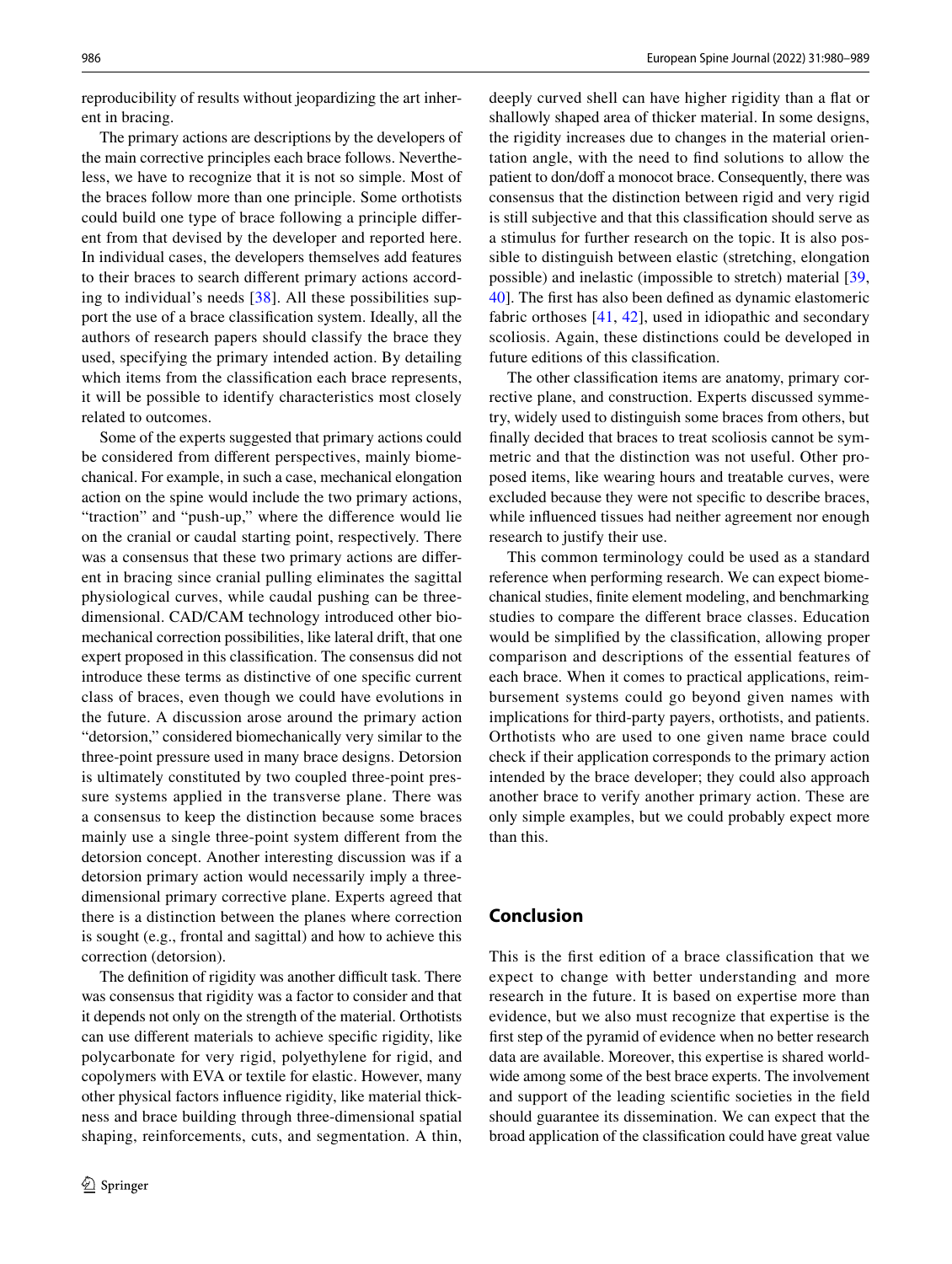for research, education, practice, and the overall growth of conservative approaches to spinal deformities.

**Supplementary Information** The online version contains supplementary material available at<https://doi.org/10.1007/s00586-022-07131-z>.

**Open Access** This article is licensed under a Creative Commons Attribution 4.0 International License, which permits use, sharing, adaptation, distribution and reproduction in any medium or format, as long as you give appropriate credit to the original author(s) and the source, provide a link to the Creative Commons licence, and indicate if changes were made. The images or other third party material in this article are included in the article's Creative Commons licence, unless indicated otherwise in a credit line to the material. If material is not included in the article's Creative Commons licence and your intended use is not permitted by statutory regulation or exceeds the permitted use, you will need to obtain permission directly from the copyright holder. To view a copy of this licence, visit <http://creativecommons.org/licenses/by/4.0/>.

#### **References**

- <span id="page-9-0"></span>1. Negrini S, Donzelli S, Aulisa AG, et al (2018) 2016 SOSORT guidelines: orthopaedic and rehabilitation treatment of idiopathic scoliosis during growth. Scoliosis Spinal Disord 13:1-N.PAG. <https://doi.org/10.1186/s13013-017-0145-8>
- <span id="page-9-1"></span>2. Weinstein SL, Dolan LA, Cheng JCY et al (2008) Adolescent idiopathic scoliosis. Lancet 371:1527–1537. [https://doi.org/10.1016/](https://doi.org/10.1016/S0140-6736(08)60658-3) [S0140-6736\(08\)60658-3](https://doi.org/10.1016/S0140-6736(08)60658-3)
- <span id="page-9-2"></span>3. Hresko MT (2013) Clinical practice. Idiopathic scoliosis in adolescents. N Engl J Med 368:834–841. [https://doi.org/10.1056/](https://doi.org/10.1056/NEJMcp1209063) [NEJMcp1209063](https://doi.org/10.1056/NEJMcp1209063)
- <span id="page-9-3"></span>4. Dolan LA, Wright JG, Weinstein SL (2014) Efects of bracing in adolescents with idiopathic scoliosis. N Engl J Med 370:681. <https://doi.org/10.1056/NEJMc1314229>
- <span id="page-9-4"></span>5. Negrini S, Minozzi S, Bettany-Saltikov J, et al (2015) Braces for idiopathic scoliosis in adolescents. Cochrane Database Syst Rev 6:CD006850.<https://doi.org/10.1002/14651858.CD006850.pub3>
- <span id="page-9-5"></span>6. Dolan LA, Weinstein SL (2007) Surgical rates after observation and bracing for adolescent idiopathic scoliosis: an evidence-based review. Spine 32:S91–S100. [https://doi.org/10.1097/BRS.0b013](https://doi.org/10.1097/BRS.0b013e318134ead9) [e318134ead9](https://doi.org/10.1097/BRS.0b013e318134ead9)
- <span id="page-9-6"></span>7. Malmivaara A (2015) Benchmarking controlled trial—a novel concept covering all observational efectiveness studies. Ann Med 47:332–340.<https://doi.org/10.3109/07853890.2015.1027255>
- <span id="page-9-7"></span>8. Nachemson AL, Peterson LE (1995) Efectiveness of treatment with a brace in girls who have adolescent idiopathic scoliosis. A prospective, controlled study based on data from the Brace Study of the Scoliosis Research Society. J Bone Joint Surg Am 77:815–822
- <span id="page-9-8"></span>9. Donzelli S, Zaina F, Negrini S (2012) In defense of adolescents: they really do use braces for the hours prescribed, if good help is provided. Results from a prospective everyday clinic cohort using thermobrace. Scoliosis 7:12. [https://doi.org/10.1186/](https://doi.org/10.1186/1748-7161-7-12) [1748-7161-7-12](https://doi.org/10.1186/1748-7161-7-12)
- <span id="page-9-9"></span>10. Karol LA, Virostek D, Felton K, Wheeler L (2016) Efect of compliance counseling on brace use and success in patients with adolescent idiopathic scoliosis. J Bone Joint Surg Am 98:9–14. <https://doi.org/10.2106/JBJS.O.00359>
- <span id="page-9-10"></span>11. Zaina F, de Mauroy JC, Donzelli S, Negrini S (2015) SOSORT Award Winner 2015: a multicentre study comparing the SPoRT and ART braces efectiveness according to the SOSORT-SRS

recommendations. Scoliosis 10:23. [https://doi.org/10.1186/](https://doi.org/10.1186/s13013-015-0049-4) [s13013-015-0049-4](https://doi.org/10.1186/s13013-015-0049-4)

- 12. Gutman G, Benoit M, Joncas J et al (2016) The efectiveness of the SpineCor brace for the conservative treatment of adolescent idiopathic scoliosis. Comparison with the Boston brace. Spine J: Of J North Am Spine Soc 16:626–631. [https://doi.org/10.1016/j.](https://doi.org/10.1016/j.spinee.2016.01.020) [spinee.2016.01.020](https://doi.org/10.1016/j.spinee.2016.01.020)
- <span id="page-9-11"></span>13. Janicki JA, Poe-Kochert C, Armstrong DG, Thompson GH (2007) A comparison of the thoracolumbosacral orthoses and providence orthosis in the treatment of adolescent idiopathic scoliosis: results using the new SRS inclusion and assessment criteria for bracing studies. J Pediatr Orthop 27:369–374. [https://doi.org/10.1097/01.](https://doi.org/10.1097/01.bpb.0000271331.71857.9a) [bpb.0000271331.71857.9a](https://doi.org/10.1097/01.bpb.0000271331.71857.9a)
- <span id="page-9-12"></span>14. Roye BD, Simhon ME, Matsumoto H et al (2020) Establishing consensus on the best practice guidelines for the use of bracing in adolescent idiopathic scoliosis. Spine Deform. [https://doi.org/10.](https://doi.org/10.1007/s43390-020-00060-1) [1007/s43390-020-00060-1](https://doi.org/10.1007/s43390-020-00060-1)
- <span id="page-9-13"></span>15. Negrini S, Grivas TB, Kotwicki T et al (2009) Guidelines on "Standards of management of idiopathic scoliosis with corrective braces in everyday clinics and in clinical research": SOSORT Consensus 2008. Scoliosis 4:2. [https://doi.org/10.1186/](https://doi.org/10.1186/1748-7161-4-2) [1748-7161-4-2](https://doi.org/10.1186/1748-7161-4-2)
- <span id="page-9-14"></span>16. Rigo M, Negrini S, Weiss HR et al (2006) SOSORT consensus paper on brace action: TLSO biomechanics of correction (investigating the rationale for force vector selection). Scoliosis 1:11. <https://doi.org/10.1186/1748-7161-1-11>
- <span id="page-9-15"></span>17. Negrini S, Grivas TB, Kotwicki T et al (2006) Why do we treat adolescent idiopathic scoliosis? What we want to obtain and to avoid for our patients SOSORT 2005 Consensus paper. Scoliosis 1:4.<https://doi.org/10.1186/1748-7161-1-4>
- <span id="page-9-16"></span>18. Zaina F, De Mauroy JC, Grivas T et al (2014) Bracing for scoliosis in 2014: state of the art. Eur J Phys Rehab Med 50:93–110
- <span id="page-9-17"></span>19. Pfrrmann CW, Metzdorf A, Zanetti M et al (2001) Magnetic resonance classifcation of lumbar intervertebral disc degeneration. Spine 26:1873–1878
- <span id="page-9-18"></span>20. Modic MT, Steinberg PM, Ross JS et al (1988) Degenerative disk disease: assessment of changes in vertebral body marrow with MR imaging. Radiology 166:193–199. [https://doi.org/10.1148/radio](https://doi.org/10.1148/radiology.166.1.3336678) [logy.166.1.3336678](https://doi.org/10.1148/radiology.166.1.3336678)
- <span id="page-9-19"></span>21. Fardon DF, Williams AL, Dohring EJ et al (2014) Lumbar disc nomenclature: version 2.0: recommendations of the combined task forces of the North American Spine Society, the American Society of Spine Radiology and the American Society of Neuroradiology. Spine J 14:2525–2545. [https://doi.org/10.1016/j.spinee.2014.04.](https://doi.org/10.1016/j.spinee.2014.04.022) [022](https://doi.org/10.1016/j.spinee.2014.04.022)
- <span id="page-9-20"></span>22. Lenke LG, Betz RR, Clements D et al (2002) Curve prevalence of a new classifcation of operative adolescent idiopathic scoliosis: Does classifcation correlate with treatment? Spine 27:604–611
- <span id="page-9-21"></span>23. Schwab F, Ungar B, Blondel B et al (2012) Scoliosis Research Society-Schwab adult spinal deformity classifcation: a validation study. Spine 37:1077–1082. [https://doi.org/10.1097/BRS.0b013](https://doi.org/10.1097/BRS.0b013e31823e15e2) [e31823e15e2](https://doi.org/10.1097/BRS.0b013e31823e15e2)
- <span id="page-9-22"></span>24. Negrini S (2008) Approach to scoliosis changed due to causes other than evidence: patients call for conservative (rehabilitation) experts to join in team orthopedic surgeons. Disab Rehab 30:731–741.<https://doi.org/10.1080/09638280801889485>
- <span id="page-9-23"></span>25. Negrini S, Hresko TM, O'Brien JP et al (2015) Recommendations for research studies on treatment of idiopathic scoliosis: consensus 2014 between SOSORT and SRS non-operative management committee. Scoliosis 10:8. [https://doi.org/10.1186/](https://doi.org/10.1186/s13013-014-0025-4) [s13013-014-0025-4](https://doi.org/10.1186/s13013-014-0025-4)
- <span id="page-9-24"></span>26. Grivas TB, Bountis A, Vrasami I, Bardakos NV (2010) Brace technology thematic series: the dynamic derotation brace. Scoliosis 5:20. <https://doi.org/10.1186/1748-7161-5-20>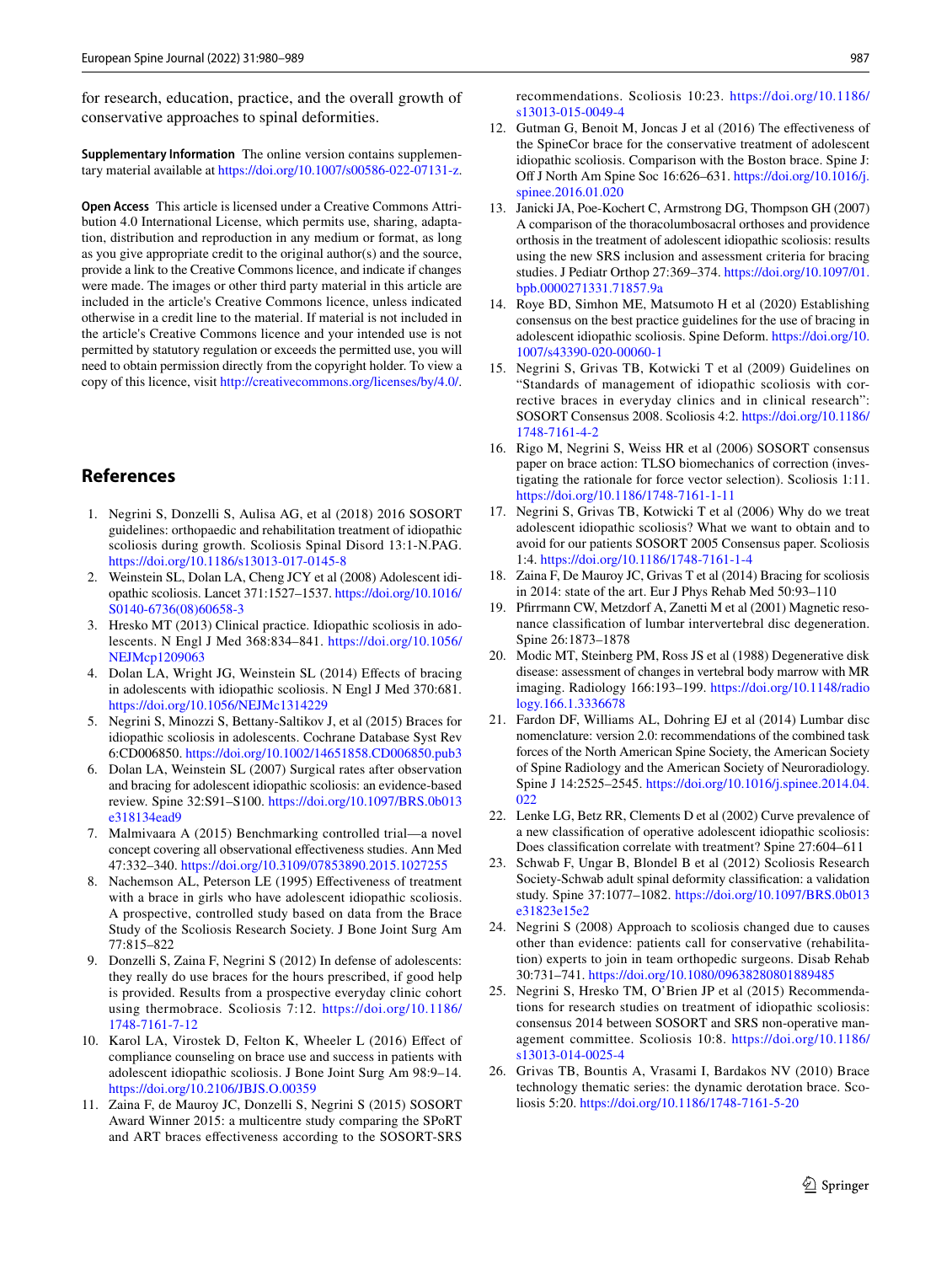- <span id="page-10-0"></span>27. Rigo M, Jelačić M (2017) Brace technology thematic series: the 3D Rigo Chêneau-type brace. Scoliosis Spinal Disord 12:10. <https://doi.org/10.1186/s13013-017-0114-2>
- <span id="page-10-1"></span>28. Negrini S, Marchini G (2007) Efficacy of the symmetric, patientoriented, rigid, three-dimensional, active (SPoRT) concept of bracing for scoliosis: a prospective study of the Sforzesco versus Lyon brace. Eura Medicophys 43:171–181. Discussion 183–184
- <span id="page-10-2"></span>29. de Mauroy JC, Journe A, Gagaliano F et al (2015) The new Lyon ARTbrace versus the historical Lyon brace: a prospective case series of 148 consecutive scoliosis with short time results after 1 year compared with a historical retrospective case series of 100 consecutive scoliosis; SOSORT award 2015 winner. Scoliosis 10:26. <https://doi.org/10.1186/s13013-015-0047-6>
- <span id="page-10-3"></span>30. Negrini S, Atanasio S, Negrini F et al (2008) The Sforzesco brace can replace cast in the correction of adolescent idiopathic scoliosis: a controlled prospective cohort study. Scoliosis 3:15. [https://](https://doi.org/10.1186/1748-7161-3-15) [doi.org/10.1186/1748-7161-3-15](https://doi.org/10.1186/1748-7161-3-15)
- <span id="page-10-4"></span>31. Lusini M, Donzelli S, Minnella S et al (2013) Brace treatment is efective in idiopathic scoliosis over 45°: an observational prospective cohort controlled study. Spine J. [https://doi.org/10.1016/j.](https://doi.org/10.1016/j.spinee.2013.11.040) [spinee.2013.11.040](https://doi.org/10.1016/j.spinee.2013.11.040)
- <span id="page-10-5"></span>32. Aulisa AG, Guzzanti V, Falciglia F, et al (2018) Brace treatment of idiopathic scoliosis is efective for a curve over 40 degrees, but is the evaluation of Cobb angle the only parameter for the indication of treatment? Eur J Phys Rehabil Med. [https://doi.org/10.23736/](https://doi.org/10.23736/S1973-9087.18.04782-2) [S1973-9087.18.04782-2](https://doi.org/10.23736/S1973-9087.18.04782-2)
- <span id="page-10-6"></span>33. Tavernaro M, Pellegrini A, Tessadri F, et al (2012) Team care to cure adolescents with braces (avoiding low quality of life, pain and bad compliance): a case-control retrospective study. 2011 SOSORT Award winner. Scoliosis 7:17. [https://doi.org/10.1186/](https://doi.org/10.1186/1748-7161-7-17) [1748-7161-7-17](https://doi.org/10.1186/1748-7161-7-17)
- <span id="page-10-7"></span>34. Ali A, Fontanari V, Fontana M, Schmölz W (2020) Spinal deformities and advancement in corrective orthoses. Bioengineering (Basel).<https://doi.org/10.3390/bioengineering8010002>
- <span id="page-10-8"></span>35. Dubousset J, Charpak G, Dorion I, et al (2005) [A new 2D and 3D imaging approach to musculoskeletal physiology and pathology

## **Authors and Afliations**

with low-dose radiation and the standing position: the EOS system]. Bull Acad Natl Med 189:287–297. Discussion 297–300

- <span id="page-10-9"></span>36. de Reuver S, Brink RC, Lee TTY et al (2020) Cross-validation of ultrasound imaging in adolescent idiopathic scoliosis. Eur Spine J. <https://doi.org/10.1007/s00586-020-06652-9>
- <span id="page-10-10"></span>37. Aulisa AG, Mastantuoni G, Laineri M et al (2012) Brace technology thematic series: the progressive action short brace (PASB). Scoliosis 7:6. <https://doi.org/10.1186/1748-7161-7-6>
- <span id="page-10-11"></span>38. Negrini S, Marchini G, Tessadri F (2011) Brace technology thematic series—the Sforzesco and Sibilla braces, and the SPoRT (symmetric, patient oriented, rigid, three-dimensional, active) concept. Scoliosis 6:8.<https://doi.org/10.1186/1748-7161-6-8>
- <span id="page-10-12"></span>39. Coillard C, Leroux MA, Zabjek KF, Rivard CH (2003) Spine-Cor–a non-rigid brace for the treatment of idiopathic scoliosis: post-treatment results. Eur Spine J 12:141–148. [https://doi.org/](https://doi.org/10.1007/s00586-002-0467-x) [10.1007/s00586-002-0467-x](https://doi.org/10.1007/s00586-002-0467-x)
- <span id="page-10-13"></span>40. Coillard C, Circo AB, Rivard CH (2014) A prospective randomized controlled trial of the natural history of idiopathic scoliosis versus treatment with the Spinecor brace. Sosort Award 2011 Winner. Eur J Phys Rehab Med 50:479–487
- <span id="page-10-14"></span>41. Matthews M, Crawford R (2006) The use of dynamic Lycra orthosis in the treatment of scoliosis: a case study. Prosthet Orthot Int 30:174–181.<https://doi.org/10.1080/03093640600794668>
- <span id="page-10-15"></span>42. Matthews M, Blandford S, Marsden J, Freeman J (2016) The use of dynamic elastomeric fabric orthosis suits as an orthotic intervention in the management of children with neuropathic onset scoliosis: a retrospective audit of routine clinical case notes. Scoliosis Spinal Disord 11:14.<https://doi.org/10.1186/s13013-016-0073-z>

**Publisher's Note** Springer Nature remains neutral with regard to jurisdictional claims in published maps and institutional affiliations.

StefanoNegrini<sup>1,24</sup> D · Angelo Gabriele Aulisa<sup>2</sup> · Pavel Cerny<sup>3</sup> · Jean Claude de Mauroy<sup>4</sup> · Jeb McAviney<sup>5</sup> · Andrew Mills<sup>6</sup> · Sabrina Donzelli<sup>7</sup> · Theodoros B. Grivas<sup>8</sup> · M. Timothy Hresko<sup>9</sup> · Tomasz Kotwicki<sup>10</sup> · Hubert Labelle<sup>11</sup> · Louise Marcotte<sup>12</sup> · Martin Matthews<sup>13,14</sup> · Joe O'Brien<sup>15</sup> · Eric C. Parent<sup>16</sup> · Nigel Price<sup>17</sup> · Rigo Manuel<sup>18</sup> · Luke Stikeleather<sup>19</sup> · Michael G. Vitale<sup>20</sup> · Man Sang Wong<sup>21</sup> · Grant Wood<sup>22</sup> · James Wynne<sup>23</sup> · Fabio Zaina<sup>7</sup> · Marco Brayda Bruno<sup>24</sup> · Suncica Bulat Würsching<sup>25</sup> · Yilgor Caglar<sup>26</sup> · Patrick Cahill<sup>27</sup> · Eugenio Dema<sup>28</sup> · Patrick Knott<sup>29</sup> · Andrea Lebel<sup>30</sup> · Grigorii Lein<sup>31</sup> · Peter O. Newton<sup>32</sup> · Brian G. Smith<sup>33</sup>

- $1$  Department of Biomedical, Surgical and Dental Sciences, University "La Statale", Milan, Italy
- <sup>2</sup> IRCCS Bambino Gesù Children's Hospital, Rome, Italy
- <sup>3</sup> West Bohemia University, Pilsen, Czechia
- <sup>4</sup> Independent Researcher, Lyon, France
- <sup>5</sup> ScoliCare, Kogarah, NSW, Australia
- $6$  Sheffield Children's NHS Foundation Trust, Sheffield Children's Hospital, Sheffield, UK
- <sup>7</sup> ISICO (Italian Scientifc Spine Institute), Milan, Italy
- Department of Orthopedics and Traumatology, "Tzaneio" General Hospital of Piraeus, Piraeus, Greece
- <sup>9</sup> Boston Children Hospital, Harvard Medical School, Boston, MA, USA
- <sup>10</sup> Spine Disorders and Pediatric Orthopedics Department, University of Medical Sciences, Poznan, Poland
- Division of Orthopedics, University of Montreal, CHU Sainte-Justine, Montréal, QC, Canada
- <sup>12</sup> OrthoChiro, Montréal, QC, Canada
- <sup>13</sup> DM Orthotics Ltd, Redruth, UK
- <sup>14</sup> School of Health Professions, Faculty of Health, University of Plymouth, Plymouth, UK
- <sup>15</sup> SOSORT, Boston, MA, USA
- <sup>16</sup> Department of Physical Therapy, Faculty of Rehabilitation Medicine, University of Alberta, Edmonton, AB, Canada
- <sup>17</sup> Children's Mercy Hospital, Kansas City, MO, USA